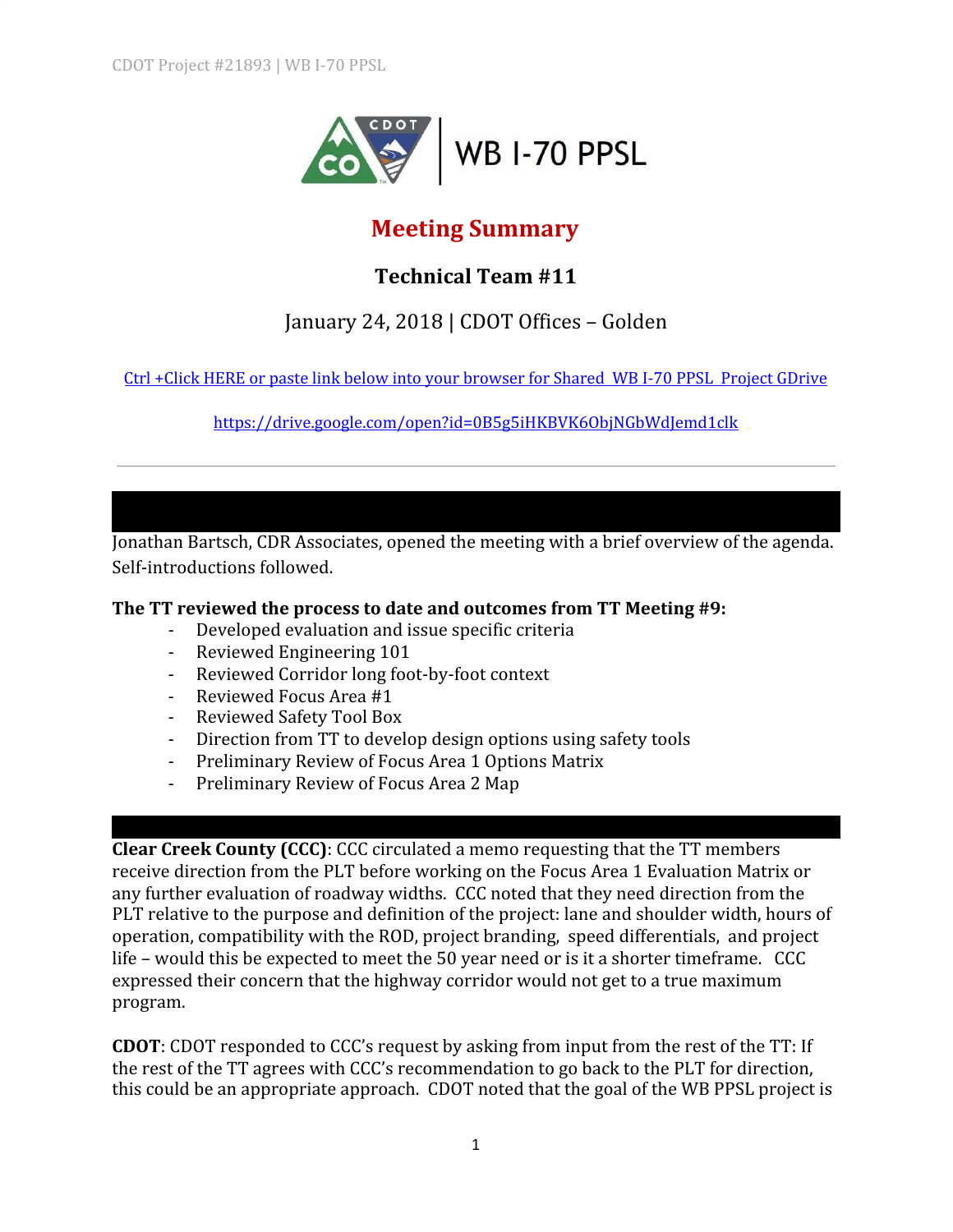to mirror EB PPSL, while taking into account lessons learned from EB. It may be that adding more roadway width could be a solution, it should not be the only solution, but should not be precluded or vetoed. CDOT stated that the major issues related to width are 1)shy distance and 2) rockfall. CDOT suggested that the group look at the EB PPSL process to understand how different widths were evaluated during that project.

● **CCC Responded:** Our recollection is that on EB, we looked at known congested periods and discussed operational hours. CCC would like to see this analysis for WB to understand how congested hours impact the interim nature of the project and operations plan. We also do not remember, during the EB process, looking at roadway widths. What elements of the project back then were the thresholds related to when the project was not compatible with the ROD?

**I-70 Coalition:** Agrees that the bigger picture questions should go back to PLT: Project definition, objective, capacity – at what point does the capacity outgrow this project? When is there so much more traffic that the project is no longer working?

**Idaho Springs (IS):** Does not want to reopen ROD, but very concerned about the future of Idaho Springs. IS would like to see things built in this project that are ready for the future. It will be a big disruption to citizens and businesses if the highway is expanded again in 10-15 years. IS does not want to go through this same, long process in the future. Would like the group to consider that IS is unique with a different set of circumstances and long term goals. For example, they would like the new highway improvements to consider the future Transit Center – IS does not want to move this type of infrastructure later. The IS stretch of highway improvements (through the City, including the Greenway, to Hidden Valley) might have different needs than the rest of the highway.

IS would like clarification on whether this project includes changes to interchanges? This is important to the future of the City. Also, there is a question of how IS's needs fit into the ROD? There is a need to protect Idaho Springs from decades of continuing construction.

Andy Marsh asked how the process incorporates lessons learned from EB. The shy distance is definitely a problem.

**FHWA**: It sounds like the group is stuck at the TT level. We are in agreement that going to the PLT to unstick the TT is a good next step. However, there is a question about whether CCC's project questions for the PLT are about process, data gaps or the ROD? The PLT is focused on process, not data gaps or interpreting the ROD.

**CMCA:** If there are questions and confusion, ok to go back to PLT.

**CDOT**: It is important to look at widths that may be outside of the ROD in the Evaluation process. FHWA has stated they need documentation that we looked at a wider cross section in order to approve variance requests. In order to define what is in the ROD, the group needs to define what is NOT in the ROD.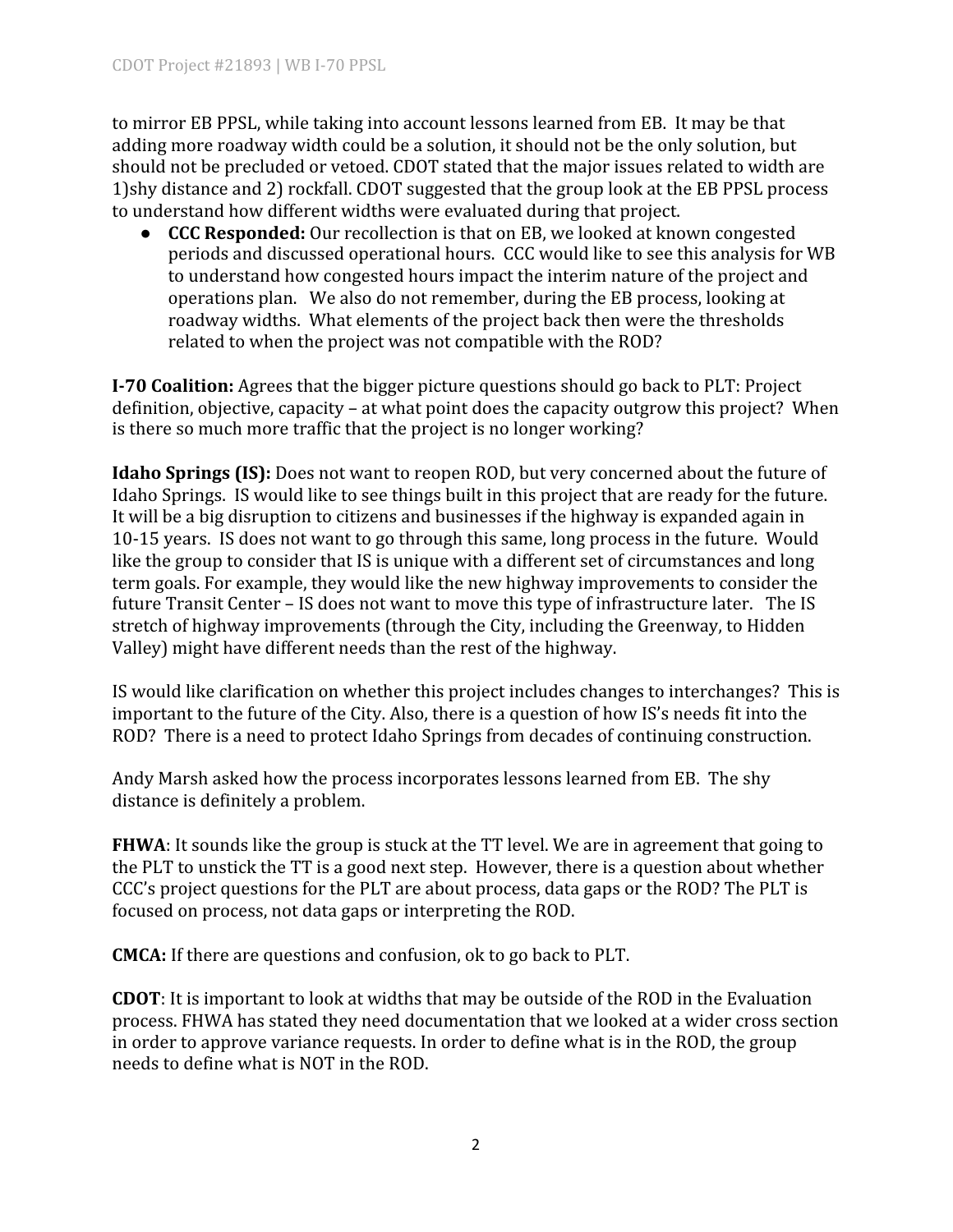● **CCC**: There is a possibility that the PPSL may not fit into the ROD. If we identified in EB that certain things were outside the ROD, can we take that lessons learned to this process?

**Trout Unlimited:** Expressed concern about this process and going back the PLT at this time. Is the PLT able to address CCC's questions given their limited resources? The TT should be developing answers to these questions and bringing them forward to the PLT. If this goes back to the PLT, it is suggested to use a workshop environment together with the TT. RODs are amendable, and there is a possibility to look at changes to the ROD.

## **The group brainstormed the following questions for the PLT:**

- Defining the Purpose of the Project.
	- o Non-infrastructure? Does this allow for wider lanes?
- Relationship to ROD?
- Operating Hours will future demand "fit" current infrastructure
- Types of vehicles prohibited from using PPSL? i.e. trucks or busses?
- CCC's fear of future "scabbing on" which won't allow for a future maximum program
- Focus Area 1 Treatment avoid future disruption
- Definition of interim?
- What opportunities exist to address EB issues? Are there opportunities and lessons learned that should be applied to WB?
- What are the CSS process components looking at these issues?
- Review of EB process what was outside of the ROD?
- WB PPSL Operations e.g. When are the congested periods for WB how does this relate to an interim project and operations plan? What are the maximum hours of operation that will be allowed?
- Is there a threshold question that needs to be asked, i.e. can PPSL fit into the ROD?

Vanessa Henderson, CDOT, provided highlights from the 1.18.18 ALIVE ITF:

**Bighorn Sheep: Need to minimize the movement of Bighorn Sheep going down to the road to lick salt. Some solutions and options will be examined further for the following locations:**

## **Dumont Off Ramp and US 40 Off and On Ramps**

- Guardrails sheep don't want to cross guardrails. CPW has noticed that the Georgetown Bighorn herd does not cross guardrail.
- Limited vegetation removal to address sight distance drivers can't see sheep due to vegetation obstructions.
- Addition of rocky substrate that sheep do not want to walk on.
- Limited areas of soil sterilization to remove appetizing vegetation.
	- o How can we prevent the sterilant from getting to the Creek? If there is a sterilant, possible impact to riparian areas and runoff.
	- o Could also increase sediment if we remove vegetation via sterilization.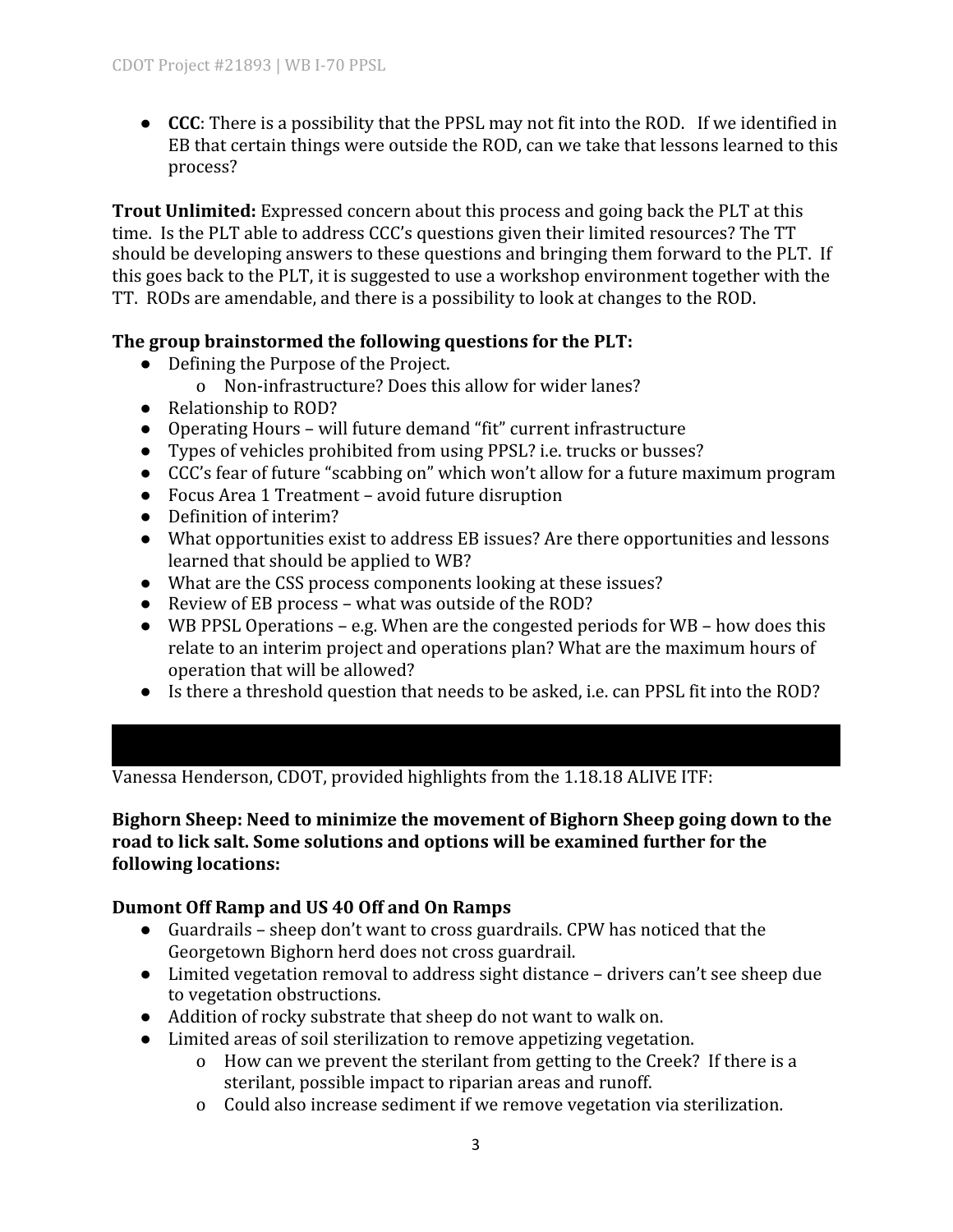- o Need to take steps to ensure it doesn't impact ecology.
- Target signage. CDOT will be working on putting up signs before the spring. A blinking sign at County Rd. 257 before it turns onto on-ramp (8 sheep killed here) because people don't think about sheep here since they're accelerating to get on the highway. "Bighorn Sheep Ahead."
	- o CDOT will coordinate with CCC on signage.
	- o Would like to do this before spring.
	- o Wildlife-vehicular collisions is a clear and present danger for driver safety
- During construction trying to lure sheep away from highway (e.g. salt blocks).
	- o Draw backs would be sheep get together near salt block and share diseases. CPW looking into this and will provide information on whether or not this should be done.

**Fall River Road and Dumont** – not too many hits for Bighorn Sheep here, but if the road is moved toward the mountain, there may be more hits. Will go back to the ALIVE group after the roadway and interchange designs are further along.

## **Mule Deer: The goal is to improve and maintain connectivity**

At mile post 241 – East of Idaho Springs, just west of Twin Tunnels. The Greenway will be coming through here.

#### **Carnivore Dispersal and Mortality – focus on Mountain Lions and Bears**

- This can be addressed once the design is further along.
- Will consider median barriers and the possible need to add barrier gaps at the top and bottom to allow for crossings.
- Not a huge issue at this time, but need to be prepared.

**CCC:** Jo Ann is going to talk to the CCC land use people. DLD will be making land use changes in this area for recreation and she's going to look into whether or not there are requirements for bear-proof trash cans, etc.

Two other items recommended at the ALIVE meeting were to look at lowering the speed limit on County Road 257 and adding a stop sign where the County Road turns into the on-ramp. Jo Ann is looking into the speed limit suggestion since that's a County Road. The ALIVE group had discussed that traffic need to be analyzed before making modifications to this area related to a stop sign, but it's something for the Project Staff to consider during project development.

Vanessa and Jo Ann also mentioned that during the ALIVE meeting, CPW and USFS felt that it may be better to move into the median for some locations because of wildlife that already are too close to the roadway in some areas. There aren't hits yet in those areas, but there is concern that if the roadway moves towards the mountain in the locations where wildlife is already present, there may be hits in the future. This should be kept in mind when the Tech Team goes through the "median versus mountain" evaluation.

The notes from the ALIVE meeting will be written up and given to the design team to integrate into designs.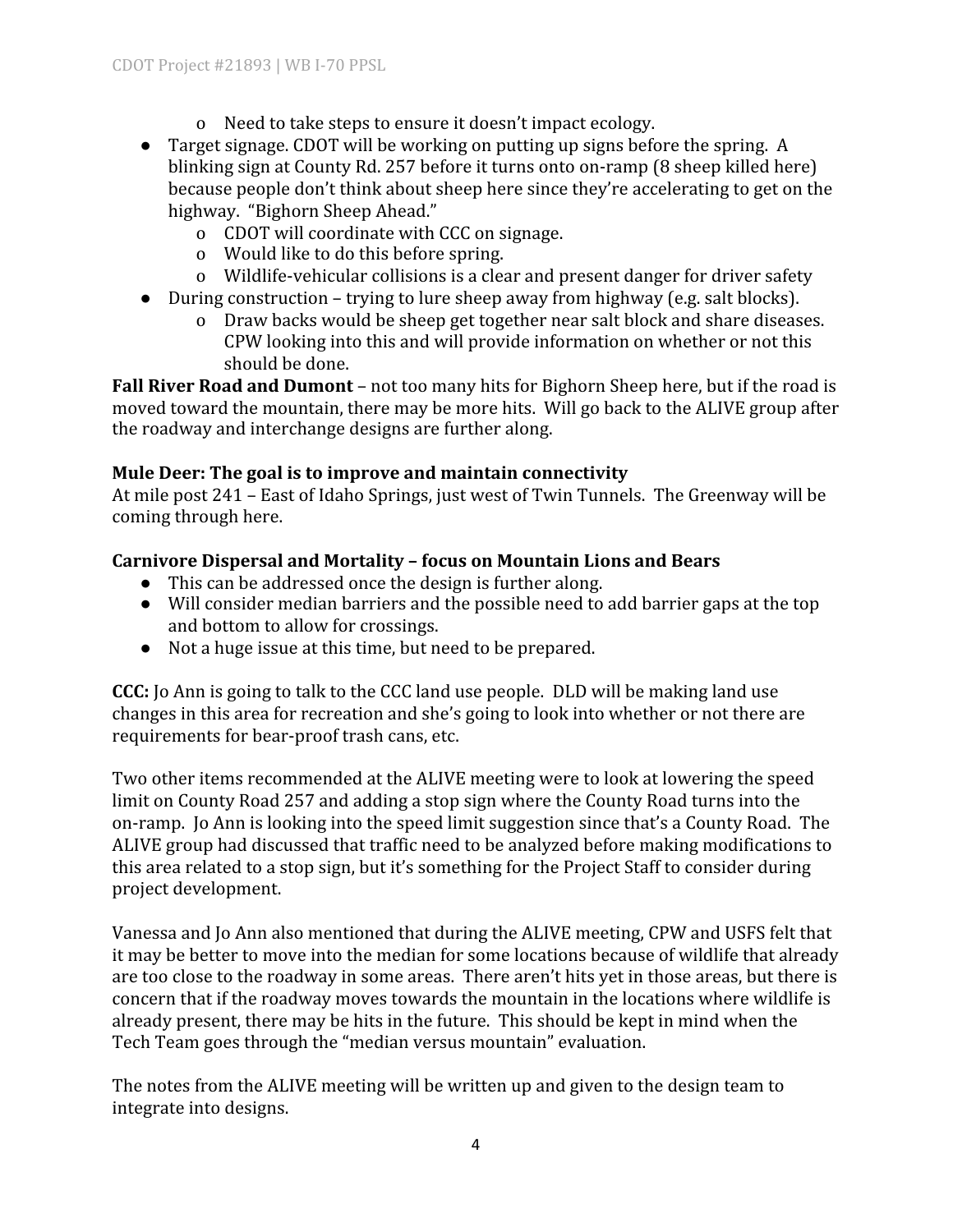#### **Traffic Operations Review and Discussion**

Gina McAfee, HDR, presented information on the travel demand forecasting for the highway corridor.

HDR looked at existing and projected future congestion out to 2035.

The primary constraint that will impact traffic demand is the Eisenhower Johnson Memorial Tunnels (EJMT). May need to consider a  $3^{\text{rd}}$  bore at this location in the future, which is a part of the Preferred Alternative from the ROD. The EIMT constrains traffic growth.

Currently, it is recommended that on opening day, the PPSL is open for 4 hours on Friday afternoon, Saturday morning and Sunday morning. This would change with holidays.

Projected Growth to 2035 – congestion would only grow by about 1 hour in each of those time frames. When looking at just the period of congestion without the WBPPSL project, there are 8 hours of congestion, this compares to 5 hours with the WBPPSL project.

**ACTION**: HDR will package this information with the technical data and provide it to PLT.

#### **TT Comments:**

**I-70 Coalition:** Notes that PPSL may need to be open for a longer period on Saturday and less on Sunday based on current traffic congestion.

**CCC**: Did the EB project also assume that the EJMT would constrain traffic growth? **A:** This is different on EB because there are 3 lanes going to Denver and traffic goes over Berthoud pass and is heading downhill, not uphill (the uphill incline slows traffic as well in this area).

**CCC**: On EB, the traffic congestion need was constrained to a certain timeline, but the PPSL lane opened earlier than that -at 9am (for safety of workers because it needs to be cleared).

Adam Parks, CDOT, reviewed the rockfall issues in Focus Area 2 and asked the TT to "compare our options to impact either the mountain or the median.

#### **Mountain vs. Median Decisions and Alignment Review**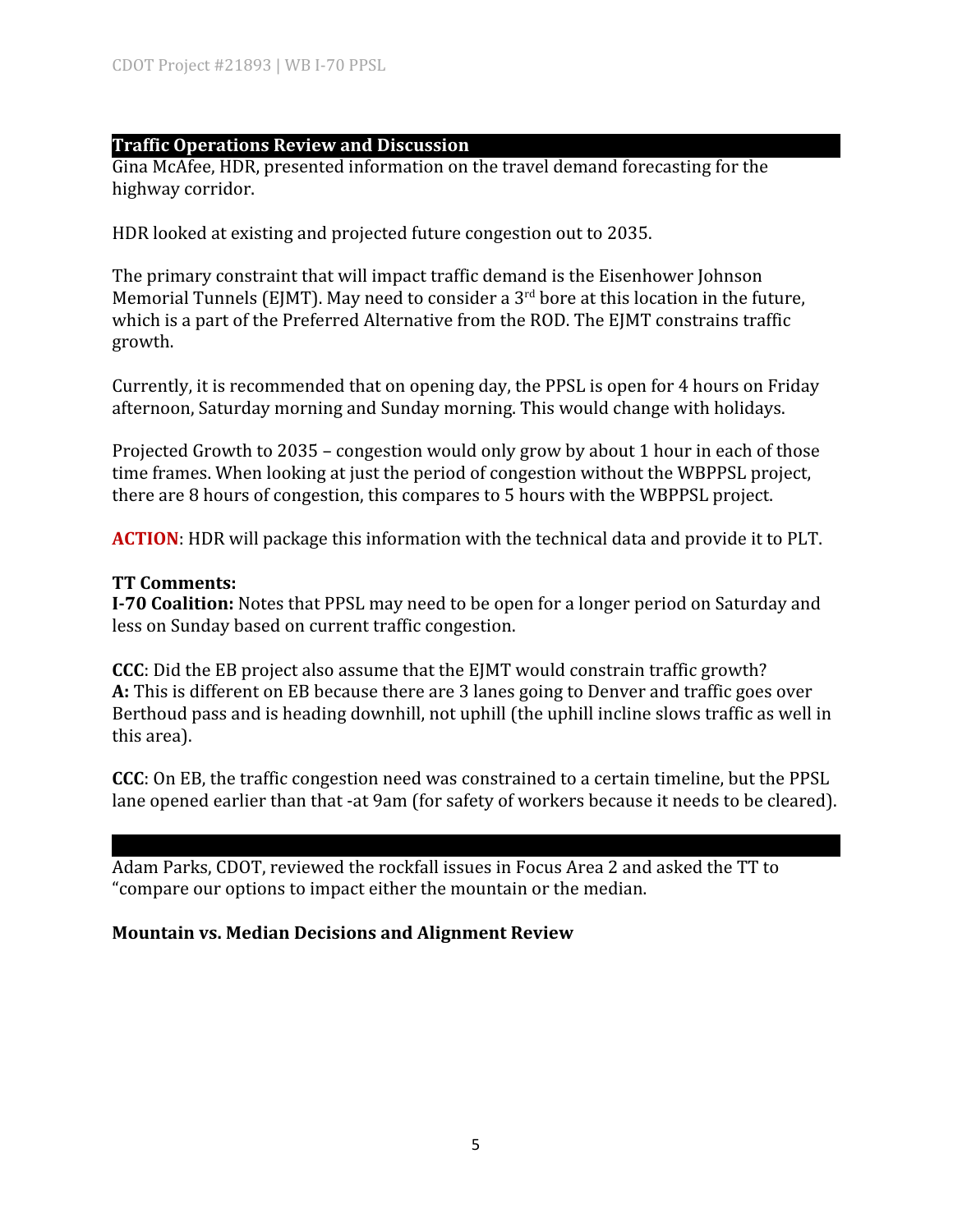

The above graphic depicts the alignment when the wide shoulder is moved from the right to the left hand side, bringing traffic closer to mountain. This can increase the risk to interact with rocks. It also decreases the clear zone, an area needed for recovery. Rockfall catchment needs to be considered as well. This option involves a considerable amount of blasting, scaling and removals.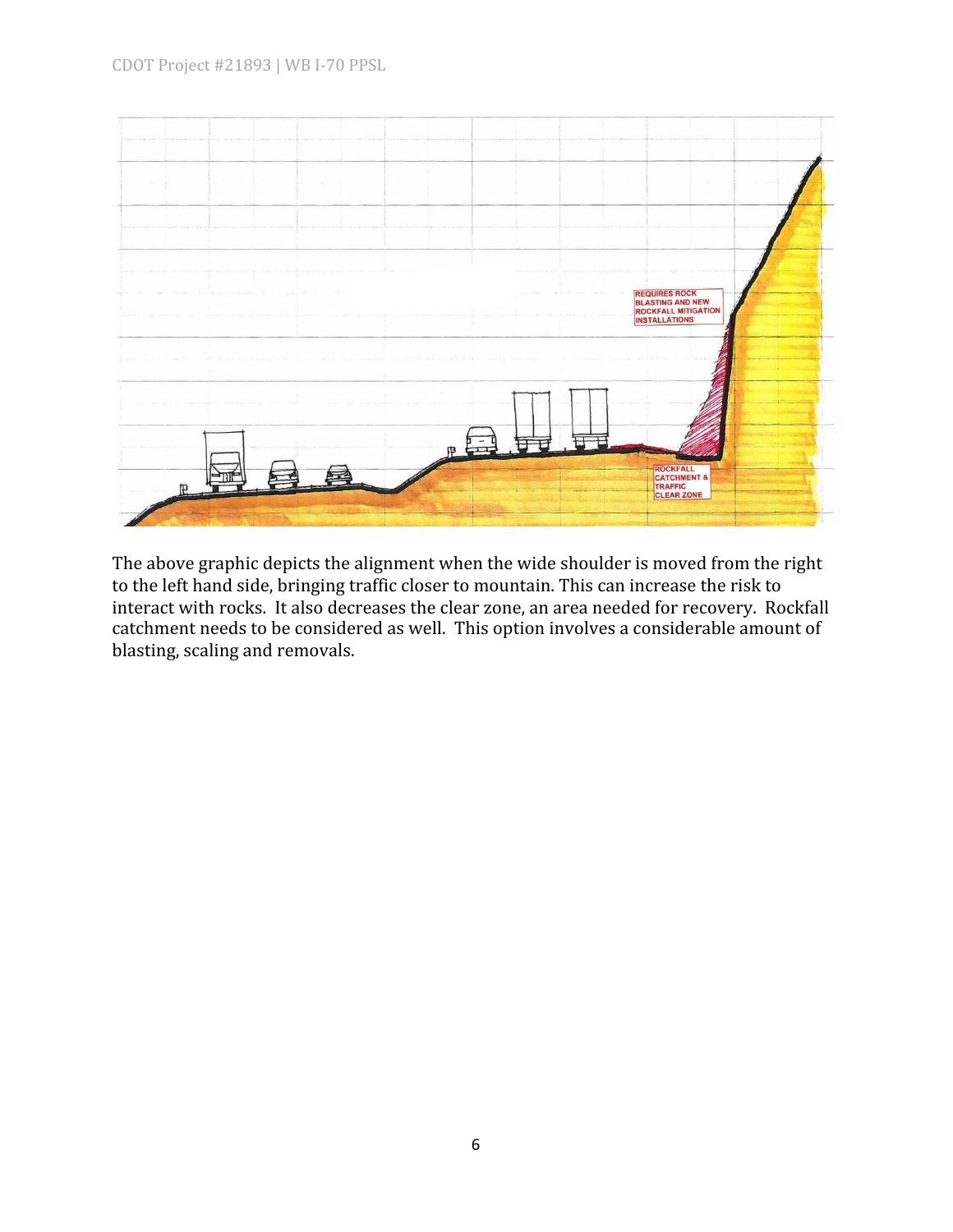

The above graphic depicts an option where the road moves toward the median and the right hand (shoulder) white line stays where it is. This prevents all lanes from getting closer to the rockfall areas. This would involve a retaining wall up to 5 feet tall near the center of the median.

Determining whether the road moves toward the mountain or median is context dependent. After reviewing the above graphics, CDOT rolled out a roll plot map of Focus Area 2 and the TT went through a foot by foot review of Map.

#### **MAP REVIEW:**

AGS is elevated in this section, yellow marks are historic rock fall locations.

**Leaving IS to Fall River Road/238**: Local access for Hukill Gulch. Vertical and steep rockface. Poor site distance and rock is 10 feet away from exit lane. Consider how the wall in the median obstructs sight line.

**Question**: Exit 239 WB onramp – would the rockface need to be widened regardless of roadway alignment? There is a jersey barrier here in the middle – this is an obstruction to wildlife. Is there an option to maintain existing median structure and shift toward median? **Answer**: It is likely that this section will need to have rock treatments– first, need to determine Hukill Gulch access issues and width maintenance. There is probably not enough space to create a WBPPSL by moving into the median alone. This is not a big wildlife area.

Hukill Gulch discussion: Not yet certain about access requirements for this area (there is an upper road access to this area as well as the I-70 access road). The I-70 access road may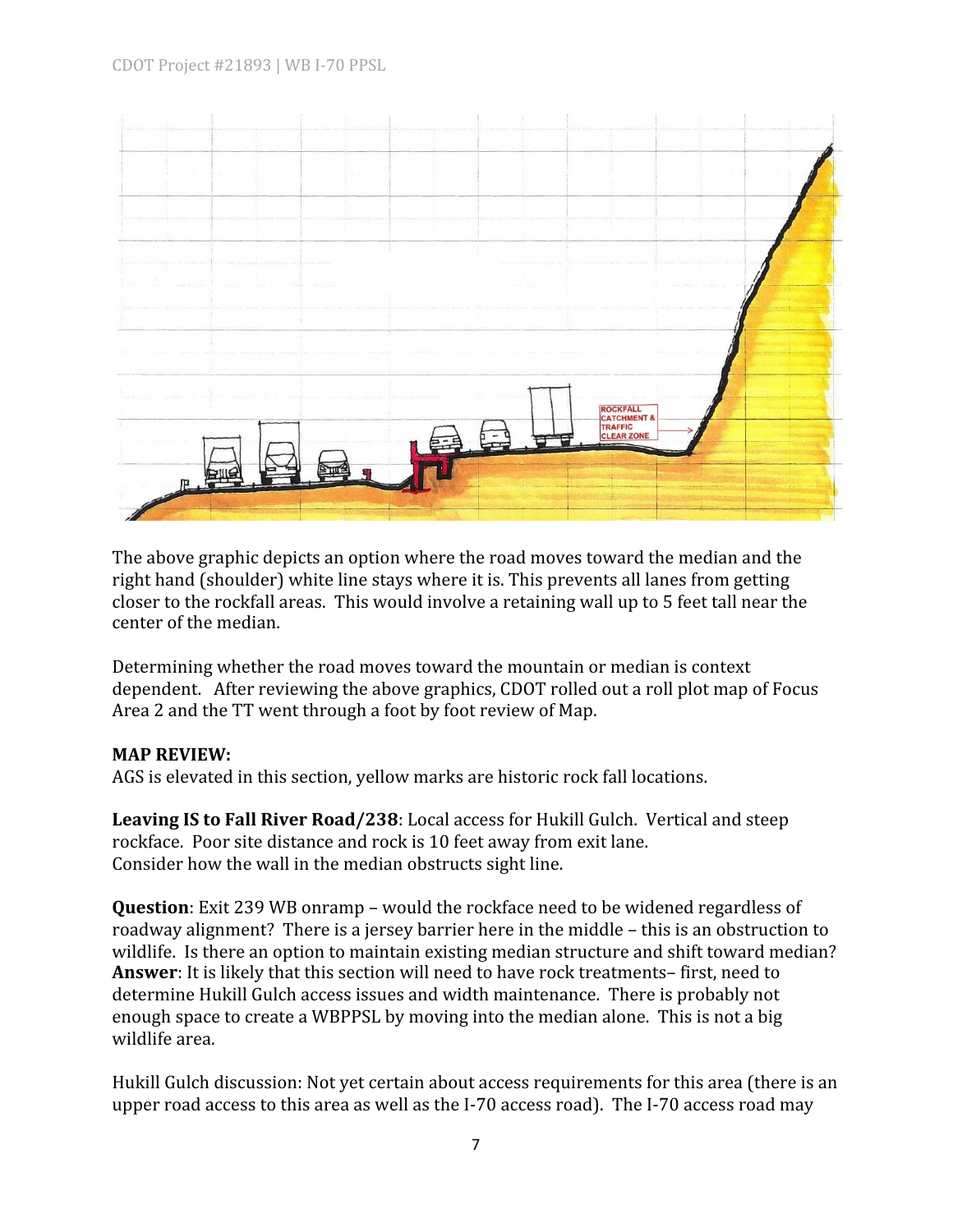need to be maintained for pedestrian access. There are multiple claims on this access easement.

CDOT's recommendation to shift into the median in this area is that this area is already flat and the median barrier offers 2-3 feet of usable space. This would mean that the project could avoid cutting into the mountain in some locations. There is also an issue of the rock falling apart if cuts are made – the team needs more geological information.

**ACTION**: CDOT to look into legality of access. Jo Ann Sorenson has already sent a message to an attorney on Hukill Gulch Access – haven't heard back yet.

**TT Comment:** Need to determine mineralization problems that could occur from rock cuts in this area. Answer: This will be looked at in the geotechnical data.

**ACTION**: **THK** - Add mineralization and geotechnical concerns to issue specific criteria.

There is an inconsistency in quality of the rock in this area – some areas are monolithic and others are scrabbly – this can change in 50-100 feet. This results in aesthetic issues because of the varying kinds of rock conditions. Could end up with a patchwork of rock treatments. How do we start grouping things together so we have a consistent look from a rockfall mitigation standpoint: consistency versus patchwork.

**ACTION**: **THK –** Add rock treatment aesthetics to issue specific criteria.

#### **Decision Point 1: Hukill Gulch to Fall River Road – research still needs to be done on access requirements for Hukill Gluch.**

The stretch between Fall River Road interchange and before North Spring Gulch: there are no rockfall problems here. Would get slightly closer to the mountain with re-striping, but could re-grade catchment ditch.

**Decision Point #2 Exit 237 -Across from Colorado Activity Center (Zip Line) :** The rockface is close to the road here – a mere 16 feet from white stripe, anything closer would need to remove rock and mitigate rockfall.

**TT Question:** If the median is widened this would require a median wall. Is this a permanent feature? Does it start to set the boundary of the permanent solution? **Answer**: No, any of this can be throwaway depending on what happens in this corridor. In fact, going into median could be more interim; if we go into rockface, there may be a need to take more rock and go into the mountain. Therefore, moving into the median might be less permanent and more consistent with interim solution.

#### **North Spring Gulch Decision Point #3:**

This area tends to shed and there are active rockfalls and rockslides. It is also a unique decision point because a one car lane, County Road North Spring Gulch, goes underneath I-70. It will be impossible to extend the box culvert here without temporarily shutting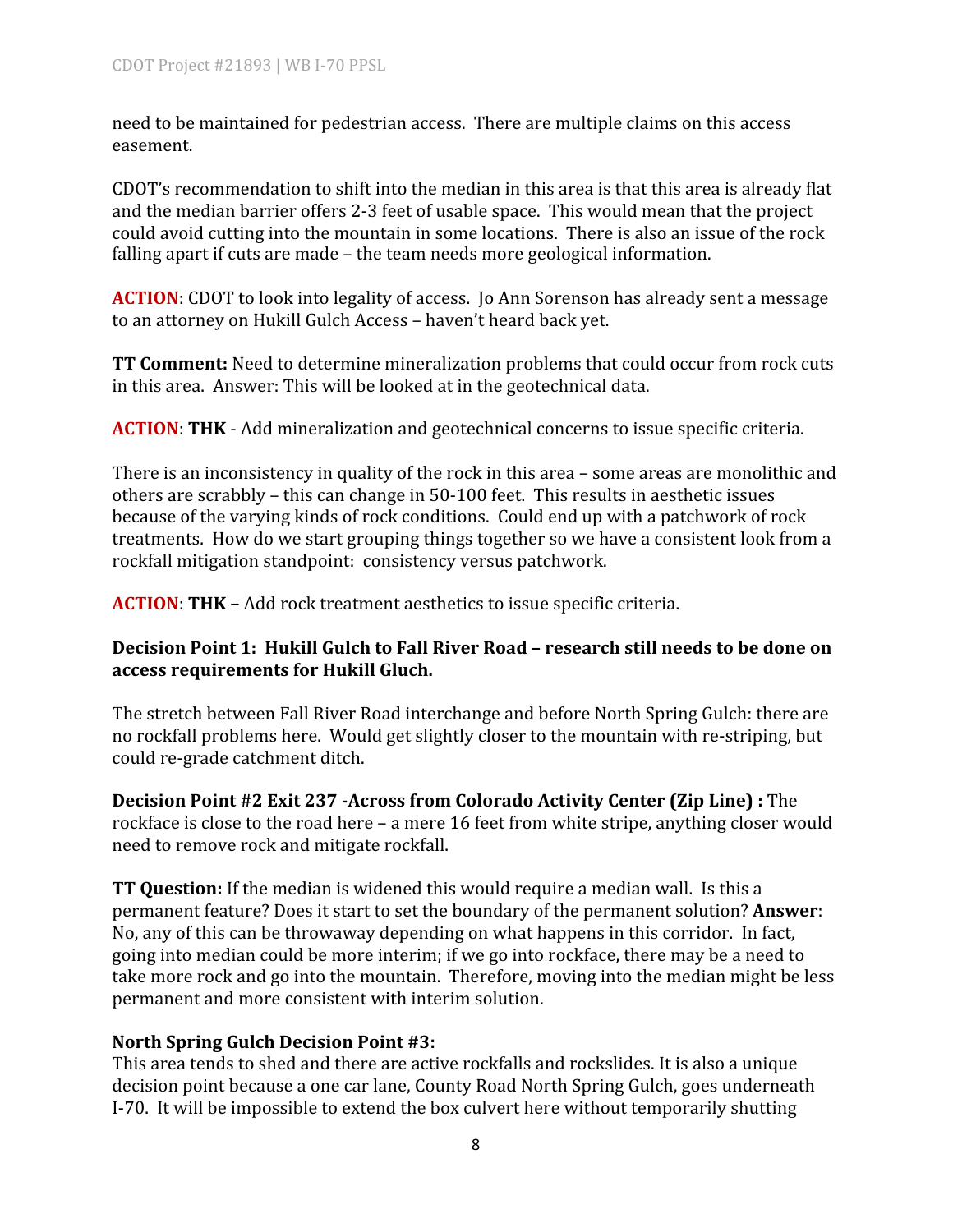down the County Road, which is the primary point of access for multiple residences up North Spring Gulch. This also affects access to the Philadelphia Mill Recreation Area. If the PPSL shoulder was put into the median, the road would not need to be closed temporarily. This area probably has the strongest case for going into the median.

**East of Dumont Decision Point #4:** This area has less active rockfall. It is a straight section with more vegetation.

**Decision Points – types of Median options impact viewshed:** Type 10 open median versus a glare screen. There is a need to look at the impacts of glare along the corridor.

The difference between elevation of WB and EB is roughly 10 feet. The width of the existing median varies from 20-22 feet.

Kevin Shanks, THK Associates, reviewed rockfall treatments that could be used on the corridor.

Current rockfall data is being collected and analyzed. One important point is that rocks don't fall straight down – there are many situations with higher rock outcroppings and lodge points below. Therefore, need to consider that this is not just a context where rock is just rolling down a hill – rocks launch into the road when they hit other parts of the outcroppings.

Possible Rockfall Treatment Options (see Jan 24\_TT Meeting #11 PowerPoint Deck for pictures):

**Freestanding Wall:** Example on the west side of Veterans Memorial Tunnels (VMT). The wall provides a barrier for rock so rock doesn't roll out into interstate.

**Rock Bolting**: Example on VMT and EBPPSL in Idaho Springs and on 285. In rock bolting, a surface material is used depending on what needs to be done.

**Mesh**: Example on east side of VMT on the north side of interstate. Woven wire mesh is affixed to the rockface and it hangs down on the face.

**Fences**: Example above Georgetown on Georgetown Hill. Fencing can be at toe up to the side of the mountain.

**Landing and Catchment area:** This is an important design consideration and provides an area to catch rock when hill falls away. These areas need to be a softer surface to absorb energy from the rocks so they do not bounce into the road.

#### **Geology of rock determine some of the rock treatments**: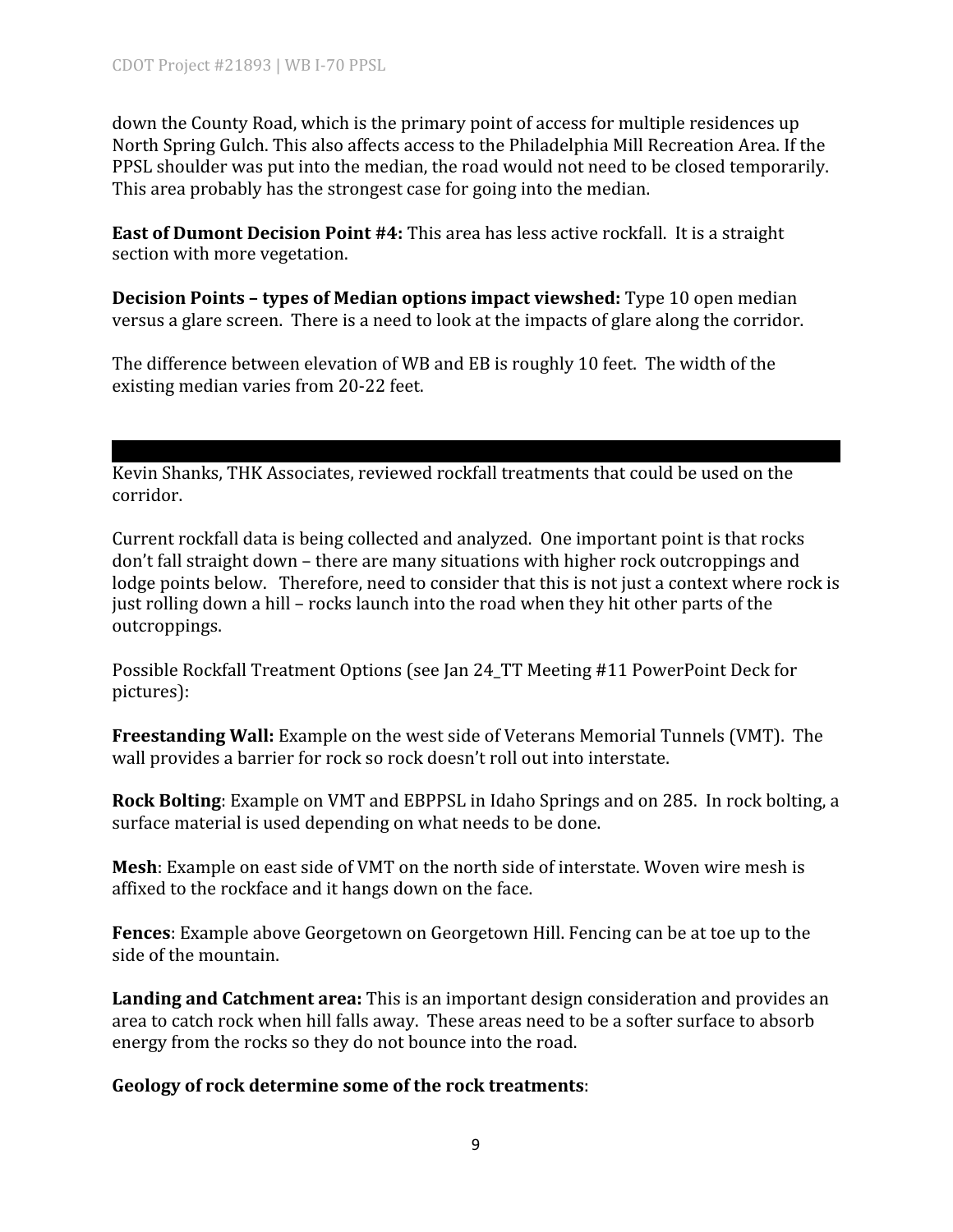- Pre-splitting (drill holes into the rock and blast): Pre-splitting leaves "half-casts" - drill holes that are left in the mountainside. The advantage is that it stabilizes the rock face. The disadvantage is that it is not aesthetically not pleasing.
- Cushion blasting: This would need a longer landing zone under FHWA standards.
- Sliver cuts: This involves taking small amounts of rock off. Takes a lot more time therefore more construction time. This method was used on top of Twin Tunnels.

#### **The TT went through additional criteria and issue specific criteria to consider:**

**FHWA has design guidelines around** how big the rock landing zone needs to be. If there is not enough space in the corridor, can mitigate a smaller landing zone by putting up a wall/fence to mitigate.

**Disadvantages of moving into the median**: Potential wildlife impacts and barriers (need to go back to ALIVE), violation of design criteria.

#### **Both median and mountain options have impacts to traffic**:

- Mountain: blasting rock requires full road closures 20 minutes EB and WB closures multiple times a day, the frontage road (Stanley Road) may also need to be closed)
- Median: building a wall in median could impact EB shoulder lane operation. However, construction could be staged so the PPSL is open on weekends.

**Recreation Impacts of Rock Blasting**: would need to shut rafting down, no fishing – for 20 minutes at a time.

#### **Would also need to consider construction length and time.**

**Aesthetic** – brand new rock cut versus maintaining a mountain side that has healed – natural color, trees, mineralization/oxidation

## **The TT produced the following list of site specific criteria:**

Mineralized Rock Aesthetic Impact – consistency versus patchwork rock treatments, viewshed and new rock cuts More consistent with interim solution Headlight glare How much grassy median remains? Construction Impact Recreation Impacts – rafting and fishing Uncertainty of rock removal due to geological conditions